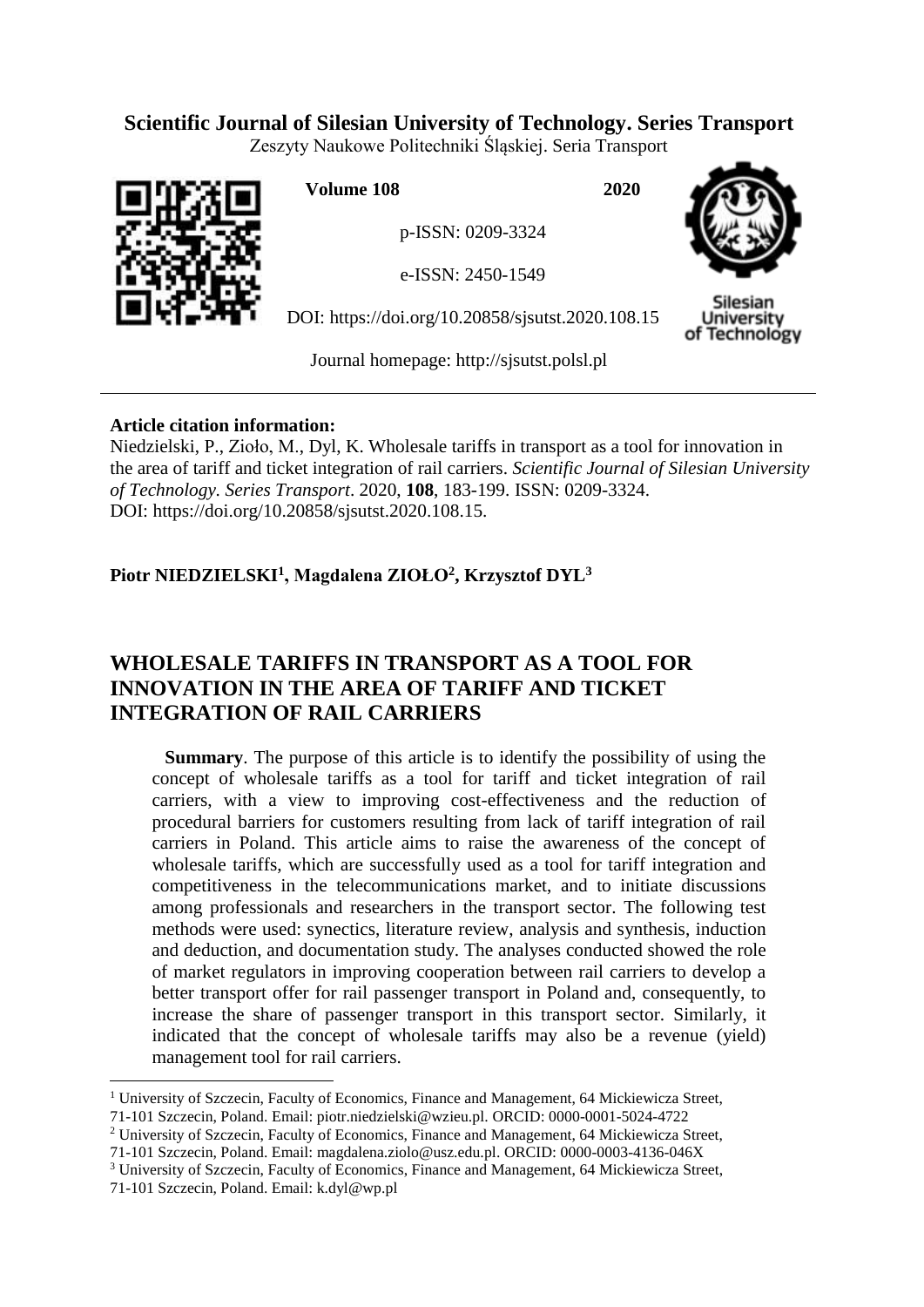**Keywords:** transport tariffs, tariff and ticket integration, innovation in services, revenue (yield) management

#### **1. INTRODUCTION**

The market orientation of rail transport in Poland, which took place following the transition after 1989, led to a number of changes of different nature. One major change is that there are currently 18 carriers in the Polish market for rail passenger transport services. The main objective of these changes was to introduce a competitive mechanism between carriers, which was supposed to result in positive outcomes for consumers/passengers. Unfortunately, negative effects have resulted from the lack of coordination and cooperation between carriers. One of the negative effects in the case of travels using the transport services of different rail carriers is the need to 'break' the tariffs and carry out transport operations using several tickets issued for each carrier separately. The need to return tickets and to purchase new tickets, if necessary to change the carrier, for example, in the event of disruptions to the train traffic, is also relevant in this context. A solution to this problem is the tariff integration between certain carriers, mostly in the area of metropolitan or agglomeration transport.

The share of the abovementioned 18 rail carriers (situation in 2017, in 2018 there were 14 licensed carriers<sup>4</sup>) in the Polish market varies and is illustrated in Tab. 1.

Tab. 1

| <b>Carrier</b>       | 2015  | 2016  | 2017  | 2018  |
|----------------------|-------|-------|-------|-------|
| Przewozy Regionalne  | 27.4% | 27.2% | 26.3% | 26.2% |
| Koleje Mazowieckie   | 22.6% | 20.8% | 20.4% | 19.2% |
| <b>PKP</b> Intercity | 11.1% | 13.2% | 14.1% | 14.9% |
| <b>PKP SKM</b>       | 14.0% | 14.3% | 13.9% | 13.6% |
| <b>SKM Warszawa</b>  | 9.0%  | 8.1%  | 7.6%  | 6.1%  |
| Koleje Śląskie       | 5.7%  | 5.2%  | 5.2%  | 5.5%  |
| Koleje Dolnośląskie  | 1.9%  | 2.5%  | 3.1%  | 3.8%  |
| Koleje Wielkopolskie | 2.6%  | 2.8%  | 2.7%  | 3.5%  |
| <b>WKD</b>           | 2.7%  | 2.4%  | 2.6%  | 2.8%  |
| Koleje Małopolskie   | 0.6%  | 1.6%  | 1.9%  | 2.1%  |
| <b>ŁKA</b>           | 0.6%  | 0.9%  | 1.3%  | 1.5%  |
| Arriva RP            | 1.5%  | 0.8%  | 0.80% | 0.7%  |
| <b>UBB</b>           | 0.2%  | 0.2%  | 0.2%  | 0.2%  |
| Others               | 0.02% | 0.03% | 0.02% | 0.02% |

Shares of licensed rail passenger carriers in the rail passenger market in Poland in terms of number of passengers

Source: report on the functioning of the rail transport market in 2018. The Office of Rail Transport, Warsaw 2019, p. 26, available at: https: //utk.gov.pl/pl/raporty-i-analizy/analizy-imonitoring/statystyka-przewozow-pa/13956,Dane-podstawowe.html

<sup>4</sup> Based on the information of Office of Rail Transport: [https://utk.gov.pl/pl/raporty-i-analizy/analizy-i](https://utk.gov.pl/pl/raporty-i-analizy/analizy-i-monitoring/statystyka-przewozow-pa/14138,Dane-eksploatacyjne-w-2018-r.html)[monitoring/statystyka-przewozow-pa/14138,Dane-eksploatacyjne-w-2018-r.html](https://utk.gov.pl/pl/raporty-i-analizy/analizy-i-monitoring/statystyka-przewozow-pa/14138,Dane-eksploatacyjne-w-2018-r.html)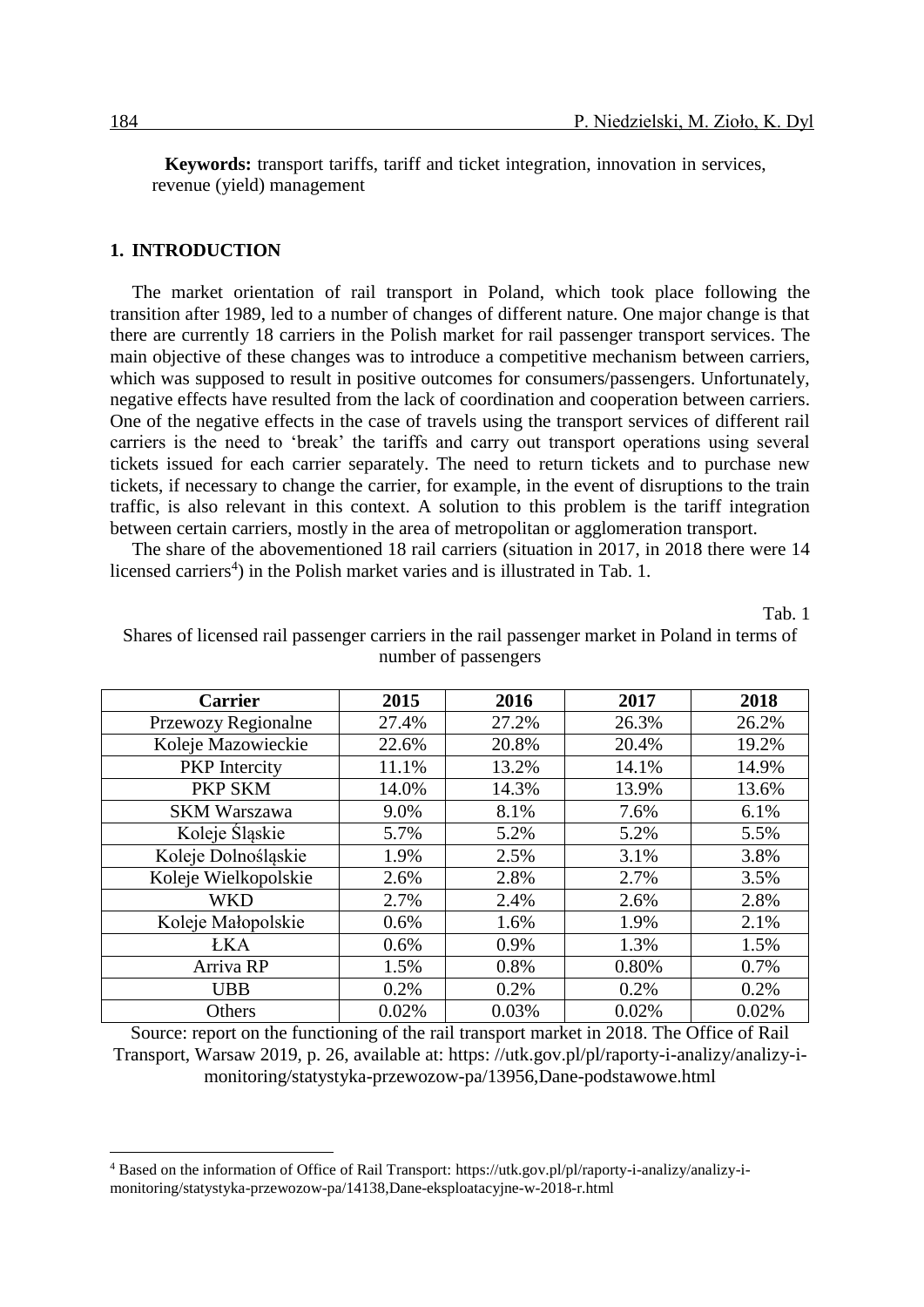In addition to competition in the provision of services in the rail passenger segment, which is desirable by consumers, there are also negative effects on the end customer/passenger. One of these is no option (or limited options) to travel based on a single ticket on the route served

by several carriers. More so, it is a problem for travellers that tickets of other carriers are not accepted when travelling on the train of a different carrier than originally planned by the traveller, who therefore purchased a train ticket of a specific carrier. This is often the case in the event of disruptions to train traffic as a result of incidents. The proposed concept of wholesale tariffs has its roots in telecommunications services and forms part of organisational and management innovations<sup>5</sup>. The tariff scheme in transport involves billing charges to endusers (passengers) and has the form of retail tariffs. The introduction of mandatory wholesale tariffs for payments between carriers may be one of the tools for the introduction of a single ticket (a number of other activities exist in this area, for example, e-ticket, electronic purses, etc.), as well as a solution to the problems identified above (travel based on a single ticket without the need to "break" the tariff when several carriers are involved, reducing the nuisance of transport disruptions through the possibility to travel based on a ticket issued by a different carrier, etc.). Similarly, the concept of wholesale tariffs for rail passenger services can become a transport policy tool and a management tool for stakeholders in this service segment<sup>6</sup>.

## **2. TRANSPORT TARIFF AS A TOOL FOR PRICE CALCULATION AND COMPETITIVENESS**

The transport service, rail inclusive, has a certain value. The concept of value in economic sciences is widely described; there are a number of approaches to its identification, including the determination of the transport service value. On the other hand, prices in transport, fulfil different functions, the essential ones include:

- revenue generating.
- calculation,
- incentive,
- market equilibrium.

In the management theories, the following price functions are identified<sup>7</sup>:

- information
- redistributive
- stimulation (incentive)
- aggregation

 $\overline{a}$ 

There is, in general, no difference between the indicated price functions in economic terms or in management terms, since the definition of the functions in question shows how this function is carried out. An example is an information function, known also as an information and incentive function in literature. The price as a parameter makes it possible to determine sales revenues and encourages specific behaviour of market players/parties. It

<sup>5</sup> More information: P. Niedzielski, Creativity and innovative processes in the transport services market. Model approach, Polish Economic Society Szczecin branch, Szczecin 2013

<sup>6</sup> More on stakeholder management in transport: P. Niedzielski, Innovation policy in transport, University of Szczecin Scientific Publishing House, Szczecin 2003

<sup>7</sup> Encyclopedia for management; available at:<https://mfiles.pl/pl/index.php>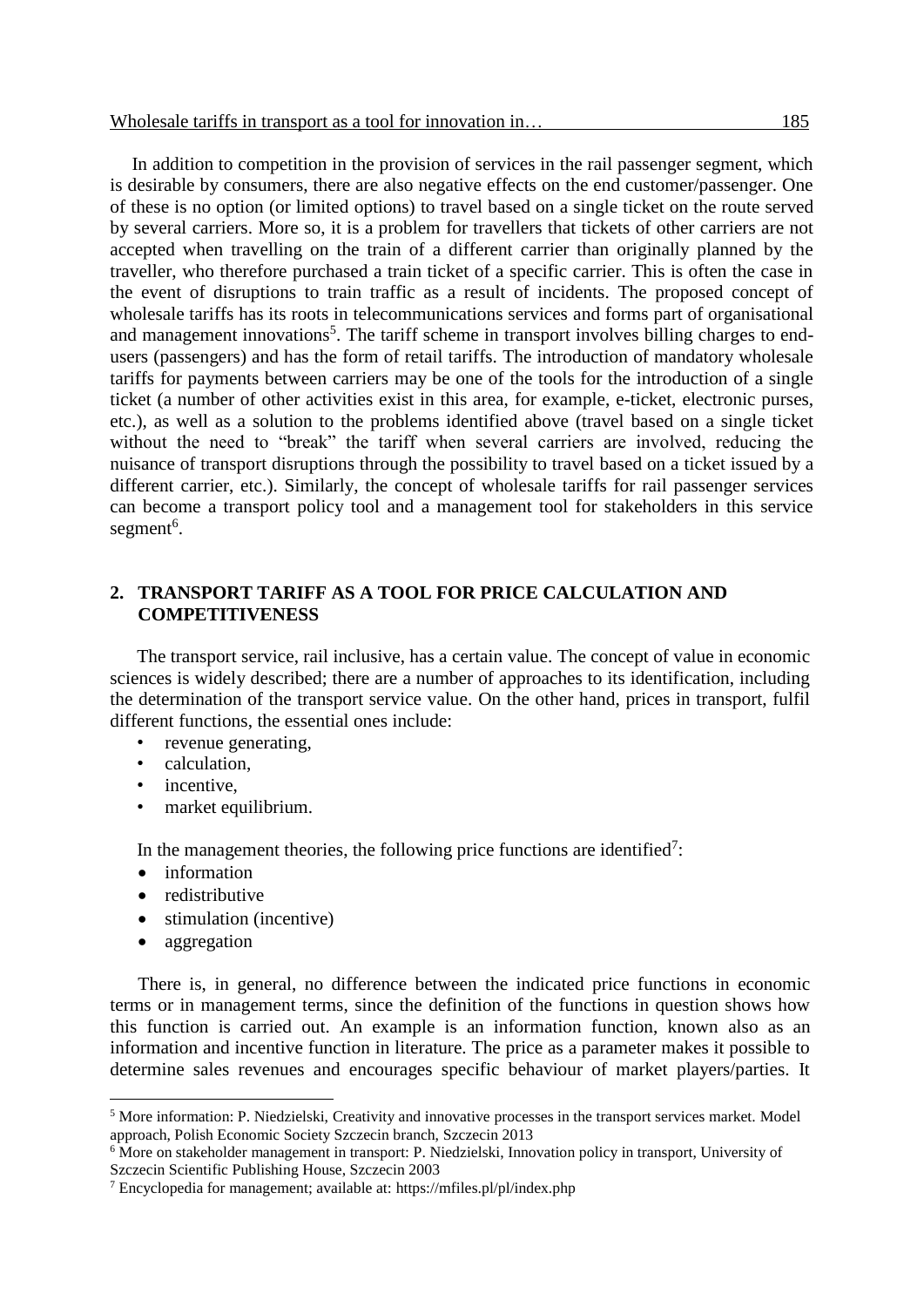informs the buyer how its financial capacity will decrease (demand) in the event of purchase, while the seller is informed on how its revenue will increase when the transaction takes place. Thus, the function defined in this way is included in the profit function, and partially in a calculation function. Very often, this function (information and incentive) is associated with the end customer (retail tariff – B2C). In the case of wholesale tariffs, this function will apply to carriers (B2B), and it can be an interesting tool to stimulate the competitiveness of rail passenger services as a whole segment, for example, in comparison with personal motor vehicles. The corresponding wholesale tariffs in telecommunications are a tool for the market play of individual operators, including virtual operators<sup>8</sup>.

Each of the functions is relevant. However, it should be stressed that price shaping in the economy is a mechanism to regulate the development of production and to ensure economic and market equilibrium<sup>9</sup>. The price for a product or service may be determined based on a number of ways, considering a broad range of determinants. The tariff-based price settling method is applied for mass and repetitive acts of purchase and sale $10$ . Transport services are mass in nature, as there are both clients (passengers) represented in large numbers on the demand side, as well as transport modes and carriers represented in large numbers on the supply side. The tariff-based prices thus simplify the conclusion of transactions between the service providers (carriers) and the recipients (passengers).

Therefore, the tariff is one of the price shaping tools for transport services. The word "tariff" is derived from Arabic, in which the word "tarif" means an announcement or a notice. The tariff is generally associated with systematically arranged lists of prices for goods and services. The tariff is defined as a price list together with the conditions of use of these prices, made public in a relevant form $<sup>11</sup>$ . The tariff tool is often used to calculate prices for services</sup> such as telecommunications, electricity supply, gas supply and a number of other services, including transport services.

Tariff schemes are now often internal in nature because they do not have to be approved by any state authority. The need to approve selected tariffs is, in turn, one of the tools of the country's economic and social policy. With regard to public transport in cities and agglomerations, shaping the prices for public mass transport services is part of the city's policy implemented by the relevant authorities.

Thus, the concept of a "transport tariff" has, in practice, a different scope of meaning/interpretation, from very narrow to very broad one. In the narrow sense, transport tariffs are associated with a table of transport service charges<sup>12</sup>. In the broader sense, "(...) the transport tariff is understood as the list of rates (unit prices) for the provision of certain transport services (carriage and forwarding) officially made public, as well as a set of rules defining the conditions for the application of these rates and the way of calculating charges for each transport service based on those rules<sup>13</sup>." In the broadest sense, transport tariff means not only a table of charges together with the rules for calculating them but also a set of rules and regulations governing the performance of certain transport services (carriage and forwarding). The scope of the tariffs currently in force has been largely influenced by civil

<sup>8</sup> A virtual telecommunications operator is an operator who provides services and does not own its own telecommunications infrastructure. An analogy may be the purchase of part (or all) of the transport vehicle's capacity (buses) by operators/distributors of passenger transport services. An example is the e-podróżnik portal. <sup>9</sup> W. Grzywacz, Transport tariffs, WKiŁ, Warsaw, 1985, p. 31

 $10$  Ibidem, p. 81

 $11$  Ibidem, p. 99

 $12$  Ibidem, p. 99

<sup>13</sup> Ibidem, p. 99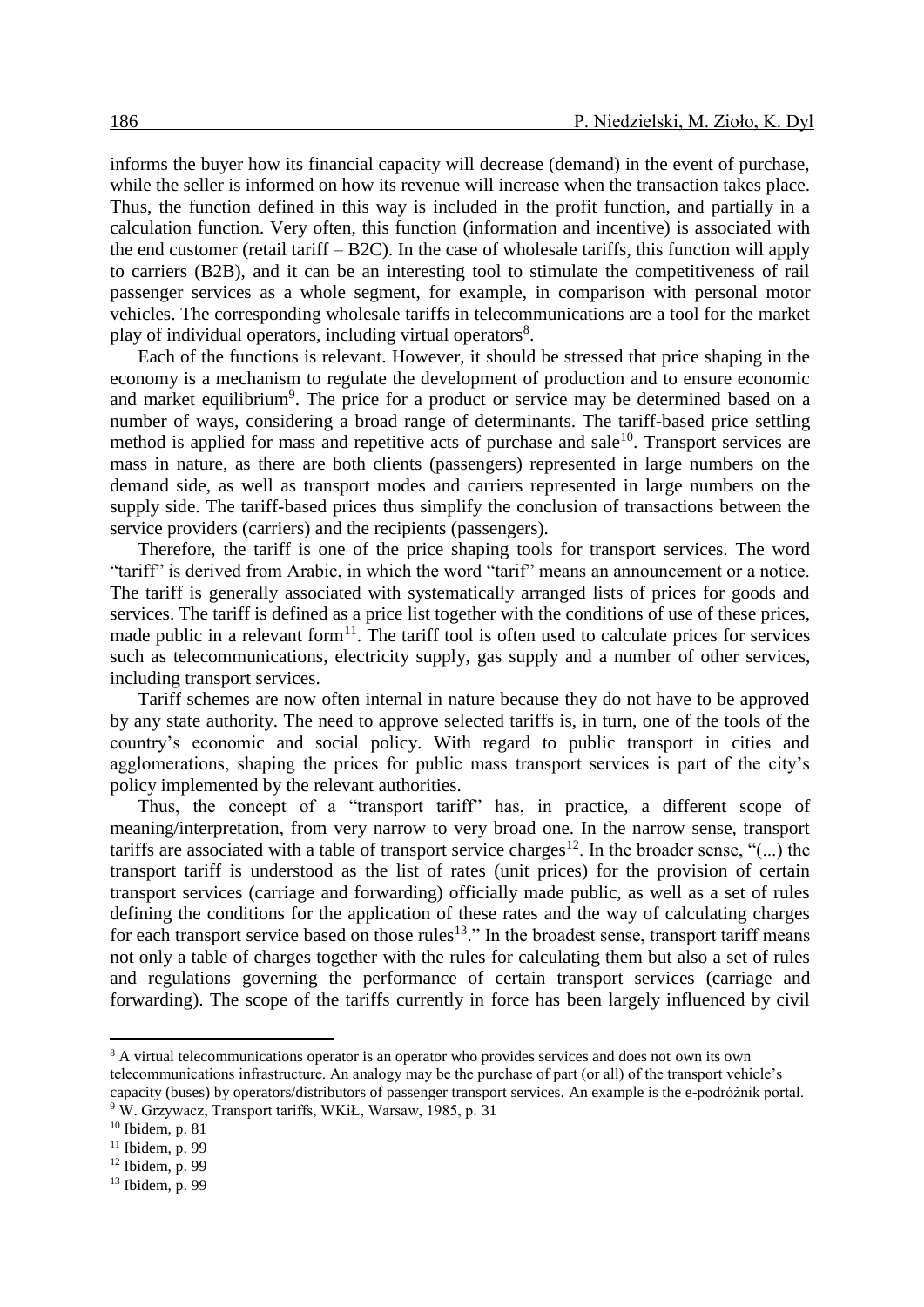law relations and economic relations as regards the provision of transport services, or in broader terms, transport, logistics and insurance services. Thus, the concept of a "tariff" is often understood in a very narrow and common sense<sup>14</sup> to be associated with the price list itself.

In literature, three types of price calculation methods can be distinguished<sup>15</sup>:

- cost method (service provider-oriented),
- demand method (consumer-oriented),
- imitation method (competitor-oriented).

These approaches can be distinguished to some extent in the tariff development schemes which have been established in Polish literature. In addition, it should be noted that technical and technological developments, in particular in IT and telecommunications, also force/lead developments in the ways of using tariff as a charging tool for services, including for transport services. Therefore, tariffs may be constructed in different ways, depending on the needs and specificities of the particular transport activity, as well as charging/calculation and collecting technologies.

The current market for mass passenger transport, including rail passenger transport, is characterised by a relatively large number of licensed carriers operating in the Polish market,<sup>16</sup> and consequently, a large number of tariff arrangements. The tariff offers of rail passenger carriers have become a marketing tool with the purpose of trying to meet the expectations of many customers as possible in an optimum way and making the offer of a particular carrier more competitive in view of the changes in customers' needs and requirements, as well as their increasing choice of individual means of transport, or of other competing modes of transport (for example, bus transport – Flixbus and other carriers). This is illustrated in Tab. 2, which shows that taking 2000 as the base year (in the 90s, the decrease in the competitiveness of rail passenger transport was greater than in the 21st century), the drop in number the of passengers reached almost 30% (2010), and the drop in transport output expressed as passenger-kilometre reached the level of 35% (2014).

Tab. 2

| Years | number of        | Transport  |          | $%$ of     | $%$ of      | % output  | $\%$     |
|-------|------------------|------------|----------|------------|-------------|-----------|----------|
|       |                  | output     | average  | passengers | passengers  | year/year | output   |
|       | passengers<br>1n | million    | distance | Year/year  | $200 = 100$ |           | $2000 =$ |
|       | million          | passenger- | km       |            | $\%$        |           | 100 %    |
|       |                  | km         |          |            |             |           |          |
| 2000  | 360,7            | 24 092     | 66.8     | 100 %      | 100 %       | 100 %     | 100 %    |
| 2001  | 332,2            | 22 4 6 9   | 67.6     | 92.10 %    | 92.10 %     | 93.26 %   | 93.26 %  |
| 2002  | 304,1            | 20 749     | 68.2     | 91.54 %    | 84.31 %     | 92.35 %   | 86.12 %  |
| 2003  | 282,5            | 19 3 82    | 68.6     | 92.90 %    | 78.32 %     | 93.41 %   | 80.45 %  |
| 2004  | 271,2            | 18 305     | 67.5     | 96.00 %    | 75.19 %     | 94.44 %   | 75.98 %  |

Rail passenger services in Poland

<sup>14</sup> A. Koźlak, Transport economy. Theory and business practice, WUG Gdańsk 2007 p. 329

 $\overline{a}$ 

<sup>15</sup> J. Jackiewicz, P. Czech, J. Barcik, Tariff and ticket schemes in urban transport – Part 1, Zeszyty Naukowe Politechniki Śląskiej, s. Transport Nr 67, Katowice, 2010, p. 68; as in: Hanna N., Dodge M.R., Price Evolution. Strategies and procedures, PWE, Warsaw 1997

<sup>16</sup> According to the information provided by the Rail Transport Office (UTK) in 2017, there were 18 licensed passenger railway carriers operating in the Polish market (http://www.utk.gov.pl)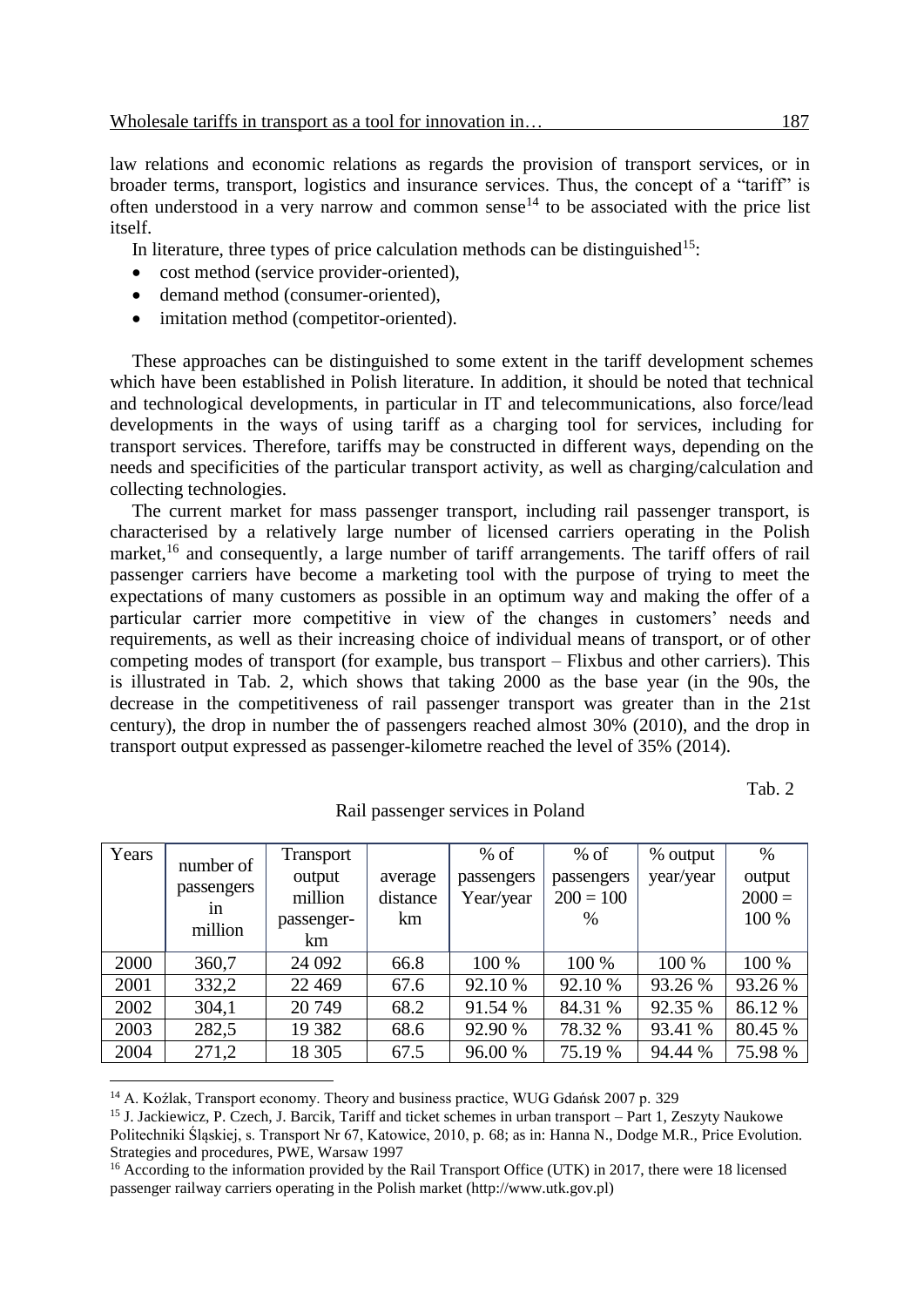| 2005 | 257,6 | 17815   | 69.2 | 94.99 %  | 71.42 % | 97.32 %  | 73.95 % |
|------|-------|---------|------|----------|---------|----------|---------|
| 2006 | 262,6 | 18 299  | 69.7 | 101.94 % | 72.80 % | 102.72 % | 75.95 % |
| 2007 | 278,8 | 19 4 95 | 69.9 | 106.17 % | 77.29 % | 106.54 % | 80.92 % |
| 2008 | 292,7 | 20 26 3 | 69.2 | 104.99 % | 81.15 % | 103.94 % | 84.11 % |
| 2009 | 284,1 | 18 692  | 65.8 | 97.06 %  | 78.76 % | 92.25 %  | 77.59 % |
| 2010 | 262,3 | 17918   | 68.3 | 92.33 %  | 72.72 % | 95.86%   | 74.37 % |
| 2011 | 264,5 | 18 169  | 68.7 | 100.84 % | 73.33 % | 101.40 % | 75.42 % |
| 2012 | 274,4 | 17866   | 65.1 | 103.74 % | 76.07 % | 98.33 %  | 74.16 % |
| 2013 | 270,4 | 16797   | 62.1 | 98.54 %  | 74.97 % | 94.02 %  | 69.72 % |
| 2014 | 269,1 | 16 071  | 59.7 | 99.52 %  | 74.60 % | 95.68 %  | 66.71 % |
| 2015 | 280,3 | 17443   | 62.2 | 104.16 % | 77.71 % | 108.54 % | 72.40 % |
| 2016 | 292,6 | 19 18 1 | 65.6 | 104.39 % | 81.12 % | 109.96 % | 79.62 % |
| 2017 | 303,6 | 20 321  | 66.9 | 103.76 % | 84.17 % | 105.94 % | 84.35 % |

Source: authors' study based on UTK data available at: [https: //utk.gov.pl/pl/raporty-i](https://utk.gov.pl/pl/raporty-i-analizy/analizy-i-monitoring/statystyka-przewozow-pa/13956,Dane-podstawowe.html)[analizy/analizy-i-monitoring/statystyka-przewozow-pa/13956,Dane-podstawowe.html](https://utk.gov.pl/pl/raporty-i-analizy/analizy-i-monitoring/statystyka-przewozow-pa/13956,Dane-podstawowe.html)

An important determinant to stop and reverse a negative trend for the rail transport to lose its competitiveness in passenger services was to invest in suprastructure (purchase of modern rolling stock) and in infrastructure (paradoxically, during modernisation, the quality of service is decreasing due to limitations and longer travelling time).

New emerging tariff arrangements are intended to allow different tariff rates to be applied depending on the segment of customers, the length of the journey, the choice of the distribution channel and a number of other factors. The implementation of the identified arrangements is currently facilitated mainly due to the highly developed ICT system<sup>17</sup>, which makes it significantly easier to manage the ticket tariffs in a dynamic way, by the user as  $\leq l^{18}$ .

# **3. PUBLIC MASS TRANSPORT TARIFF SCHEMES AS A REVENUE (YIELD) MANAGEMENT TOOL**

It should be noted that prices for transport services in the passenger transport sector are subject to partial regulation in view of the state's social and economic policy, for example, by means of discounts and accessibility arrangements. Therefore, tariff schemes continue to constitute a general way of setting prices and presenting them to users. This phenomenon affects directly not only transport carriers, but usually, transport organisers, that is, local government authorities, and in particular, the municipalities. The municipalities, which are responsible for the organisation and financing of public mass transport, which increasingly have the possibility to use the tariff scheme understood as a price list for services provided to

 $17$  This is influenced by development of telecommunications wire infrastructure, including fibre, as well as radio/wireless infrastructure, for example, GSM (Global System for Mobile Communications), UMTS (Universal Mobile Telecommunications System), LTE, LTE +, LTE Advanced (Long Term Evolution), etc. An important element is the widespread use of Bluetooth, Wi-Fi or GPS (Global Positioning System), or QR codes, barcodes, RFID (Radio-frequency identification), etc.

<sup>&</sup>lt;sup>18</sup> An example in transport may be dynamic tariffs that come from the air transport as a result of the launch of low-cost carriers. Algorithmic dynamic tariffs are also successfully applied by bus carriers. More information: P. Niedzielski, K. Leszczyński, K. Dyl, Tariff as an area and tool of innovation, Zeszyty Naukowe Uniwersytetu Gdańskiego, Ekonomika Transportu i Logistyka nr 74, Gdańsk, 2017, p. 315-330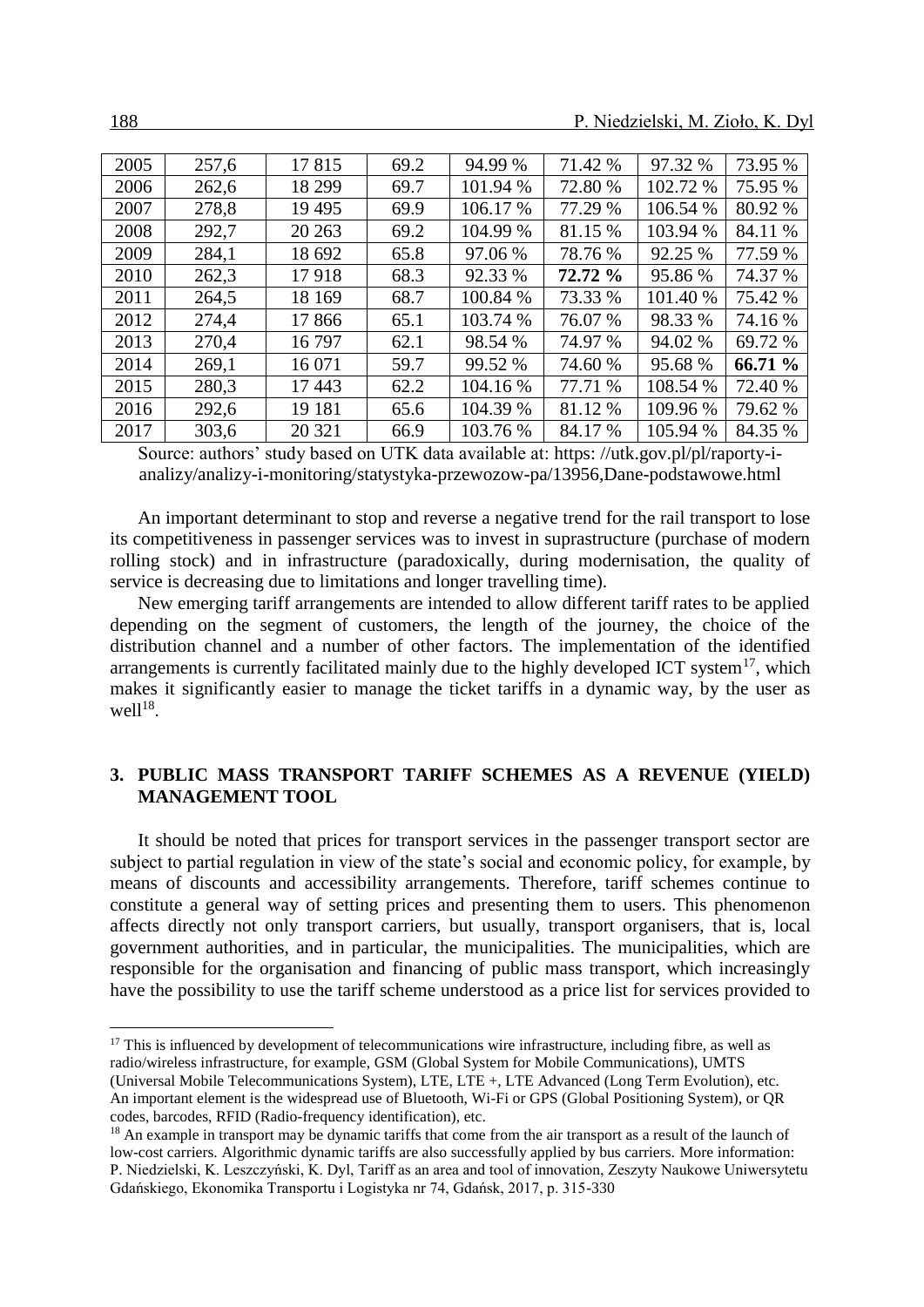improve the pricing system for services rendered to their customers, in particular residents and visitors/tourists, taking into account the objectives of municipal policy in different areas, can be a good example. It is in these schemes that the issue of tariff and ticket integration is most advanced. The tariff scheme has become a tool to improve the sales and distribution process of the services provided. It should also be pointed out that an important tool for shaping competitiveness in transport is to maximise the economies of scale and network effects by transport carriers<sup>19</sup>. Economies of scale occur when the increase in the volume of transport output is accompanied by a decrease in the average cost of production. There are several types of economies of scale in transport<sup>20</sup>:

- resulting from the size/capacity of the transport vehicle *(economies of vehicle size*),
- resulting from the size of the transport carrier, measured by the size of the fleet (transport fleet) at the disposal of the carrier *(economies of fleet size*),
- resulting from the size of the carrier's transport network *(economies of network size*),
- resulting from the extension and modernisation of transport infrastructure.

Tariff and ticket integration of rail passenger transport using the concept of wholesale tariffs forms part of economies of scale resulting from the size of the carrier's transport network *(economies of network size*), while stressing that it is necessary to increase coordination of timetables between carriers $^{21}$ .

Technological developments, including in IT and telecommunications, which allow the processing of significant amounts of data and the automation of customer service at the stage of contracting and billing, make it possible to observe the use of tariffs for transport services:

- as an important marketing tool.
- to shape competitiveness.
- to make the offer of a particular carrier more attractive,
- to make public transport more appealing:
- as a policy component of sustainable development.

In constructing the billing systems, including for transport services, an approach based on revenue (yield) management (management of income, management of profits) is increasingly used – maximising revenues from the sales of services offered (for example, ticket sales, hotel sales), by making optimal use of the resources available, at the highest possible unit price of the service, by determining an optimal price for the transport service that the customer is able to pay, using the transport vehicle's capacity to a maximum extent<sup>22</sup>.

The concept of YM (Yield Management) can also be defined as actions taken to control prices and capabilities in providing services to increase revenues. This is done by differentiating the prices for the same services for different customer segments with different price sensitivity and different profitability. In addition, it is important to stress the lack of possibility to produce services for stock as well as the simultaneity of production and

<sup>&</sup>lt;sup>19</sup> More on that: D. Bernacki, Network effects in production of transport services, Zeszyty Naukowe Uniwersytetu Szczecińskiego (Nr 813), Problemy transportu i logistyki nr 25, Szczecin 2014, p. 7-20

<sup>20</sup> D. Bernacki, Network effects in production of transport services, Zeszyty Naukowe Uniwersytetu Szczecińskiego (Nr 813), Problemy transportu i logistyki nr 25, Szczecin 2014, p. 9

 $21$  The authors' position is that, in practice, the idea of wholesale tariffs in passenger rail transport can also have a positive impact on the coordination of timetables. The possibility to sell tickets for the trains of different carriers based on one's own fare and the wholesale payments between carriers may limit the launch of trains by different carriers on the same (overlapping) route in almost identical 'time slots'.

 $22$  This is done using algorithmic dynamic pricing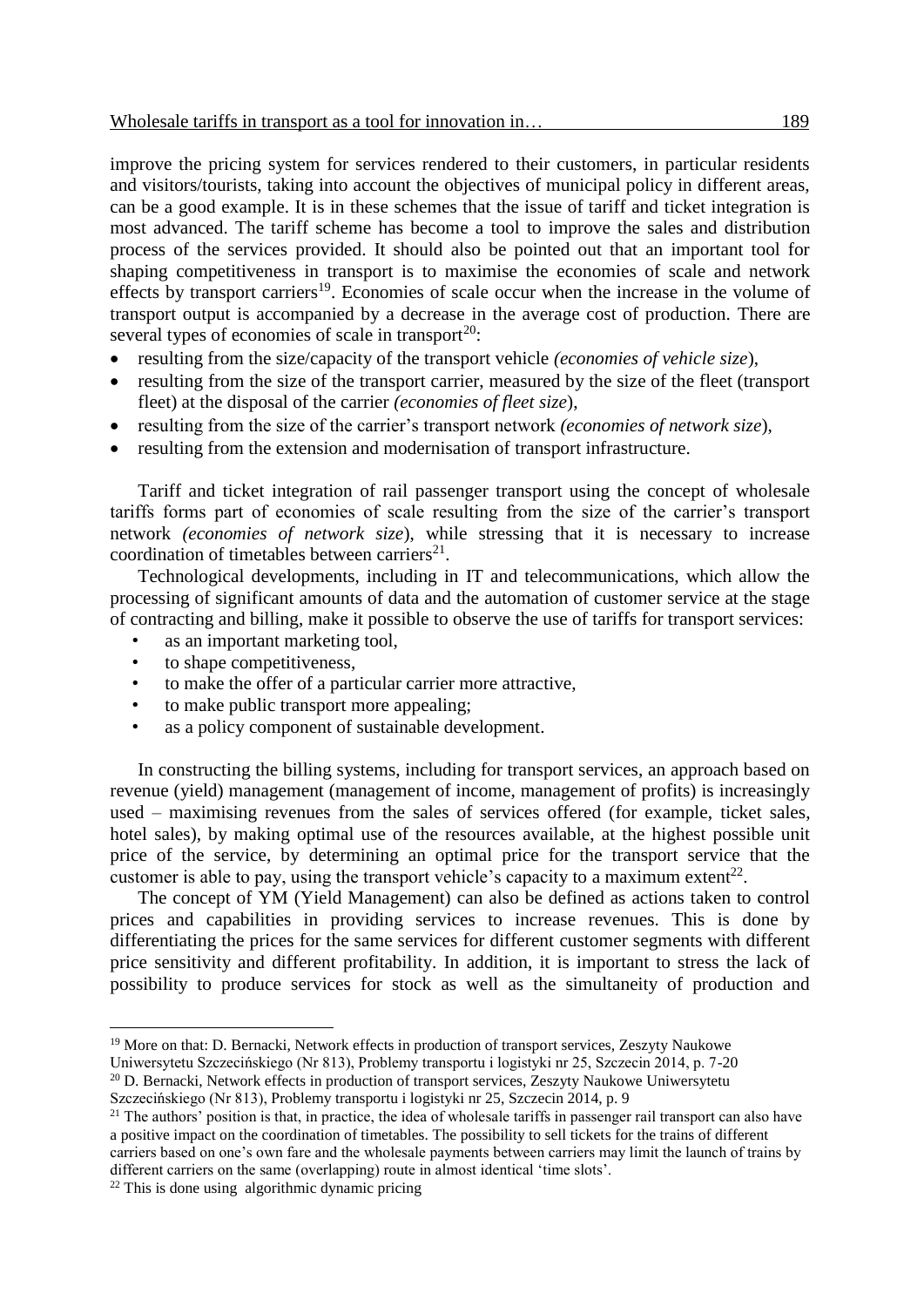consumption of the services, which requires maintaining a certain high capacity that ensures that services can be provided at peak demand period. Thus, YM, due to price elasticity, allows to adapt, by means of the price, the demand to the actual capacity for providing services (market function) and to maximise the use of the service capacity (rationalisation function), including to customers with less financial potential. It should be noted that the application of YM requires certain conditions to be fulfilled, that is  $23$ .

- market segmentation of customers with different price elasticity,
- no option to resell or transfer the service between the customers in the same segment or in different segments
- the presence of a market failure mechanism (for example, asymmetry of information).

This concept was originally designed and implemented in air transport<sup>24</sup> and, due to positive financial effects achieved<sup>25</sup>, it was quickly adopted in other areas, such as hotel services, car rental, etc. Revenue (yield) management, owing to technological developments in the area of telecommunications, the internet, Big Data, and the growing importance of marketing, including building customer loyalty, is rapidly developing. Important to observe is the service sectors that implement the concept for price settling to improve the level of efficiency of the resources held. The concept of yield management and, as a result, the maximisation of revenue, is implemented based on managing two key components, that is, the price (price strategy) and the control of the availability of resources (for example, the occupation of seats in vehicles, hotels, etc.).

Passenger rail carriers use to a certain, though limited degree, YM experiences from other service sectors. It should be noted that the classic approach in the service sector in this regard was the "last minute" rule, namely the sale of "goods" (seats in a transport vehicle by the carrier, slots on a tour by the tour operator, rooms in a hotel). This approach led potential customers to put off their purchase until the last minute, which in turn resulted in losses for the service provider and some dissatisfaction with customers who bought the service earlier at the "full cost". This approach was caused by the rationality of the service providers, based on the principle of "perishable goods" (empty seats in a transport vehicle or empty rooms in a hotel on the date of travel are "perished goods"; the closer the time of departure the more perishable the good). Taking efficiency in the use of available resources as a guiding principle, which manifests in 100% of the seats sold on a given vehicle or 100% of rooms booked in a hotel, carriers were ready to sell seats on the same day for any amount. Such a strategy ("last minute") at the beginning had a certain financial impact on service providers, but later on became counter-productive in terms of attitudes of customers, who increasingly abstained from early purchases, making it necessary to sell an increasing number of "spare seats", which in turn encouraged customers (new customers) to plan their purchase at the "last minute". Now the "first minute" rule is in place, with more discounts offered to those

<sup>23</sup> A. Panasiuk (editor), Tourism and recreation Economics], Wydawnictwo Naukowe PWN, Warszawa 2011, p. 250-251

 $^{24}$  http://tts.com/blog/yield-management-airline-industry

<sup>&</sup>lt;sup>25</sup> The US airlines were the first to implement revenue yield management based on the maximisation of occupancy of the seats on the plane, thanks to this new approach obtained an increase in revenue of around USD 500 million per year. Delta airline, using these sales and pricing systems, increased its revenues by almost USD 300 million per year. The Marriott hotel chain has reached an additional level of revenue of approximately 100 million dollars per year, using the approach indicated. Source: http://tts.com/blog/yield-management-airlineindustry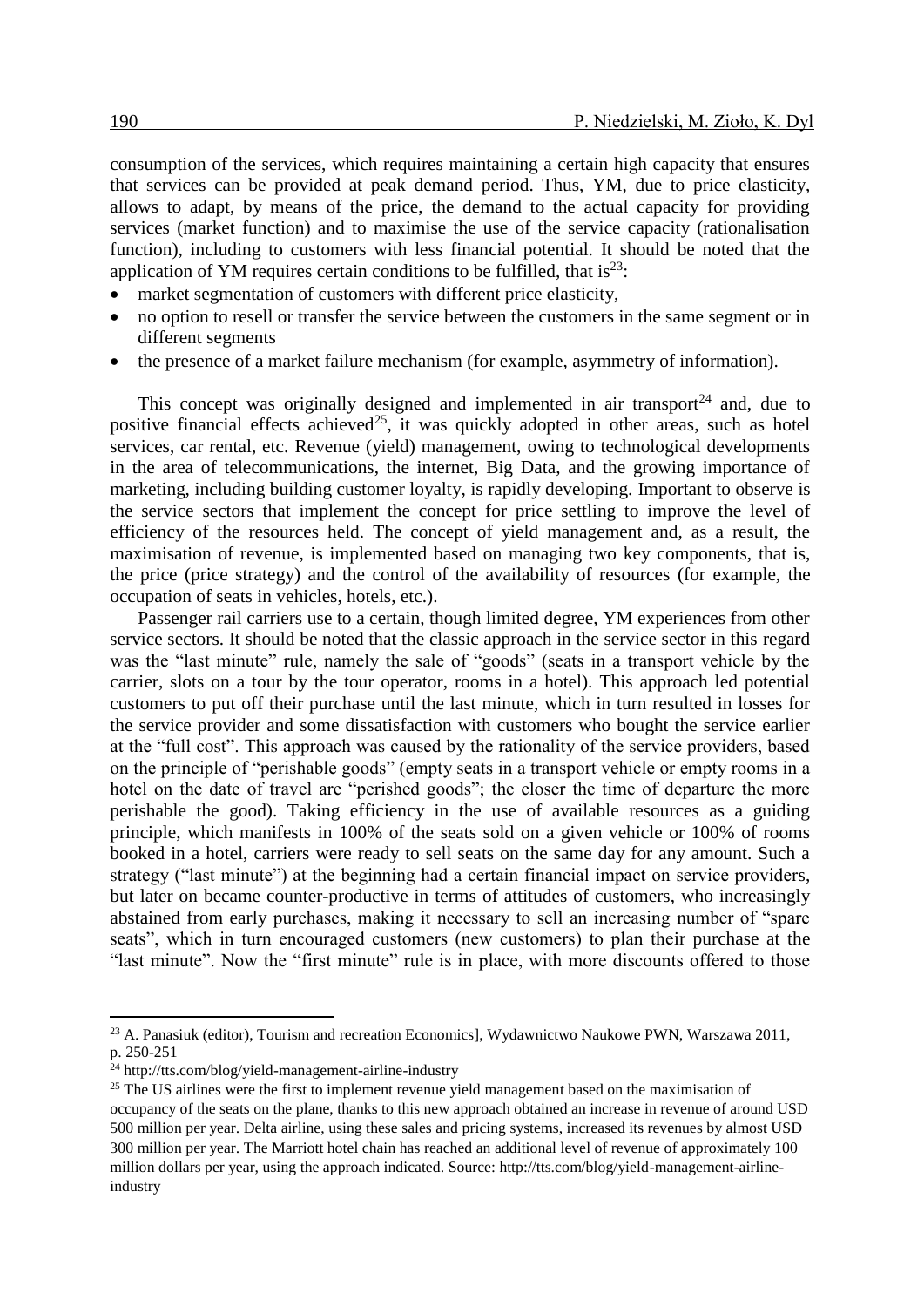who buy the service in advance<sup>26</sup>. As the pool of services is decreasing, the discounts are decreasing (prices are increasing) and, for example, last seats in a transport vehicle are sold at high prices, as they are likely to have a higher usage value for the customers than for the rest who have made their transactions earlier at lower prices. This ("first minute") strategy makes it possible to optimise the revenue from the sales of services using service capacity, for example, the level of occupancy of the transport vehicle.

## **4. AN OVERVIEW OF THE WHOLESALE TARIFFS CONCEPT – THEORETICAL CASE STUDY**

The concept of wholesale tariffs is linked to the wholesale market and most often associated with commodity exchanges, for example, in agriculture. In this context, the wholesale market is "the market for the purchase of large lots of goods from manufacturers, changes in the volume of the lots sold and the assortment of goods (sorting, packaging, composing the assortment of goods) followed by resale to retail stores<sup> $27$ </sup>. In considerations of the wholesale transport tariffs, the corresponding arrangements in the telecommunications services market are taken as a reference point (benchmark). The "wholesale market (or wholesale capacity) in the telecommunications sector can be defined as the market where the purchase and sale of telecommunications resources (such as line capacity, bandwidth, lease of infrastructure, the PSTN and IP rental) take place in wholesale volumes. The buyer purchases the services in question to further resell them to the final recipients (telecommunications operator, an enterprise) or to create new value-added services. Today, looking at the wholesale telecommunications markets around the world, the following main institutional arrangements can be distinguished:

- *-* carriers' carrier,
- *-* online exchange, minutes/bandwidth exchanges,
- *-* clearing house.<sup>28</sup>

 $\overline{a}$ 

The concept of wholesale tariffs in telecommunications is linked to the function of a "clearing house" and serves as the basis for reciprocal billing between the operators for calls made by their subscribers. This is shown in Fig. 1.

Due to the fact that there are many telecommunications operators and different ownership situations of the telecommunications infrastructure used for connecting the subscribers, there may be many combinations. This is illustrated in the subsequent illustrative figures.

In the above situation, Subscriber A pays the blue (host) operator for the service. The blue operator does not pay the wholesale charge as it owns the whole infrastructure.

Another version of a potential call between subscribers is shown in Fig. 3.

In this situation, Subscriber A pays the blue (host) operator for the service. The blue operator pays the green operator for the use of the infrastructure based on the wholesale price list.

<sup>&</sup>lt;sup>26</sup> An example could be the solution by IC with discounts for early purchase of tickets

<sup>27</sup> Available at:<https://pl.glosbe.com/pl/pl/rynek%20hurtowy>

 $^{28}$  W. Borucki, K. Sarzec, New structure of the telecommunications market – new entrants, new behaviour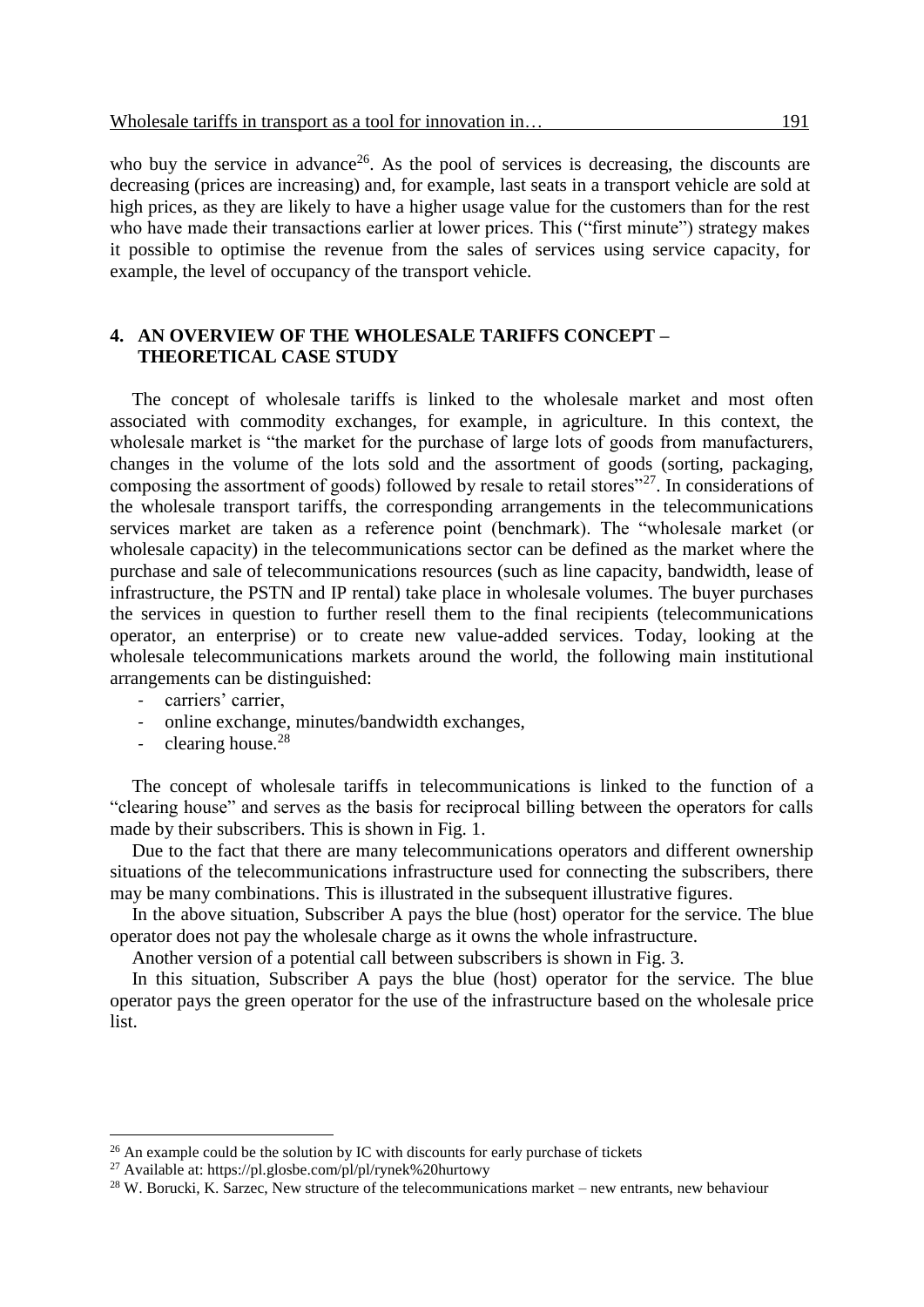

Fig. 1. Wholesale rate as a function of a "clearing house" Source: authors' study



Fig, 2. Telephone call between two subscribers of the blue operator, made using the blue operator's infrastructure Source: authors' study





Subscriber A telecommunications infrastructure Subscriber B



of the blue operator of the green operator

Fig. 3. Telephone call between two subscribers of the blue and the green operator using the green operator's infrastructure Source: authors' study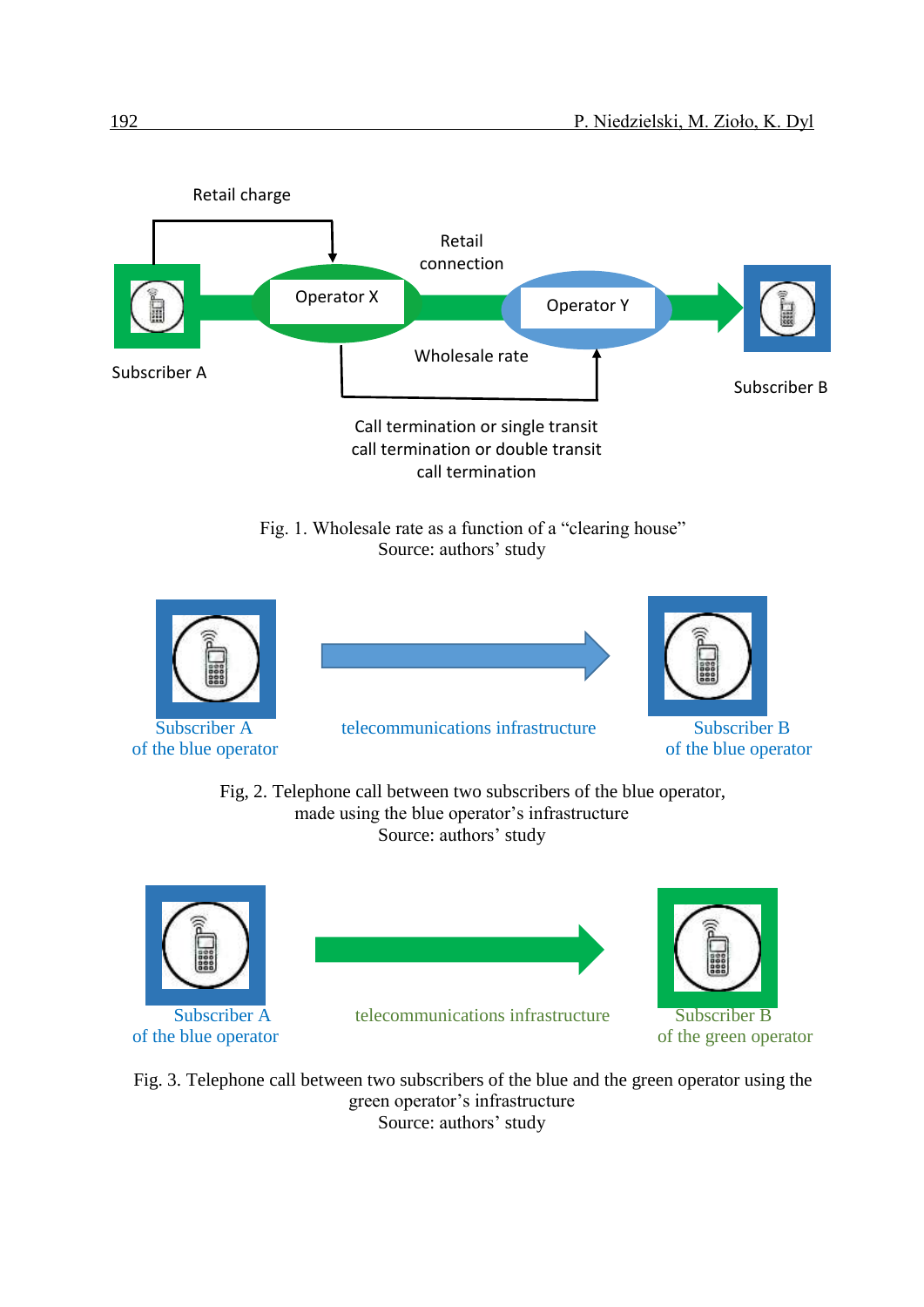Another version of a potential call between subscribers.



Fig. 4. Telephone call from subscriber A of the blue operator who makes the call to subscriber B of the green operator, using the blue operator's infrastructure Source: authors' study

In the above situation, Subscriber A pays the blue (host) operator for the service. The blue operator does not pay the wholesale charge as it owns the whole infrastructure.

Another version of a potential call between subscribers is shown in the following Figure.



 $\overline{a}$ 

Subscriber A telecommunications infrastructure Subscriber B

of the blue operator of the green operator

Fig. 5. Telephone call from subscriber A of the blue operator who makes the call to subscriber B of the green operator, in part using the green operator's infrastructure and the blue operator's infrastructure (host to subscriber A) Source: authors study

In this situation, Subscriber A pays the blue (host) operator for the service and the blue operator pays the green operator for the infrastructure used.

The above figures in a simple and clear manner, present the idea of wholesale tariffs in telecommunications. The concept of wholesale tariffs in telecommunications is designed to facilitate payments between operators.

The idea of wholesale tariffs for rail passenger carriers will also be applied in a simplified manner. It should be stated that access to rail infrastructure is necessary in the rail services market (purchase of train routes from an infrastructure operator, for example, PKP PLK). There are specific rules in this area and access for both passenger and freight rail carriers is likewise charged based on the tariff system<sup>29</sup>. The following considerations do not apply to

 $^{29}$  The rail market regulator in Poland is the Office of Rail Transport (UTK), which has the responsibility to approve the prices for access to rail infrastructure. By Decision No DRKK-WKL.730.7.2018.AO of 22 August 2018, the President of the Office of Rail Transport approved the draft price list in its part relating to the method of fixing the basic and shunting rates for the 2018/2019 timetable. The currently applicable rates for the use of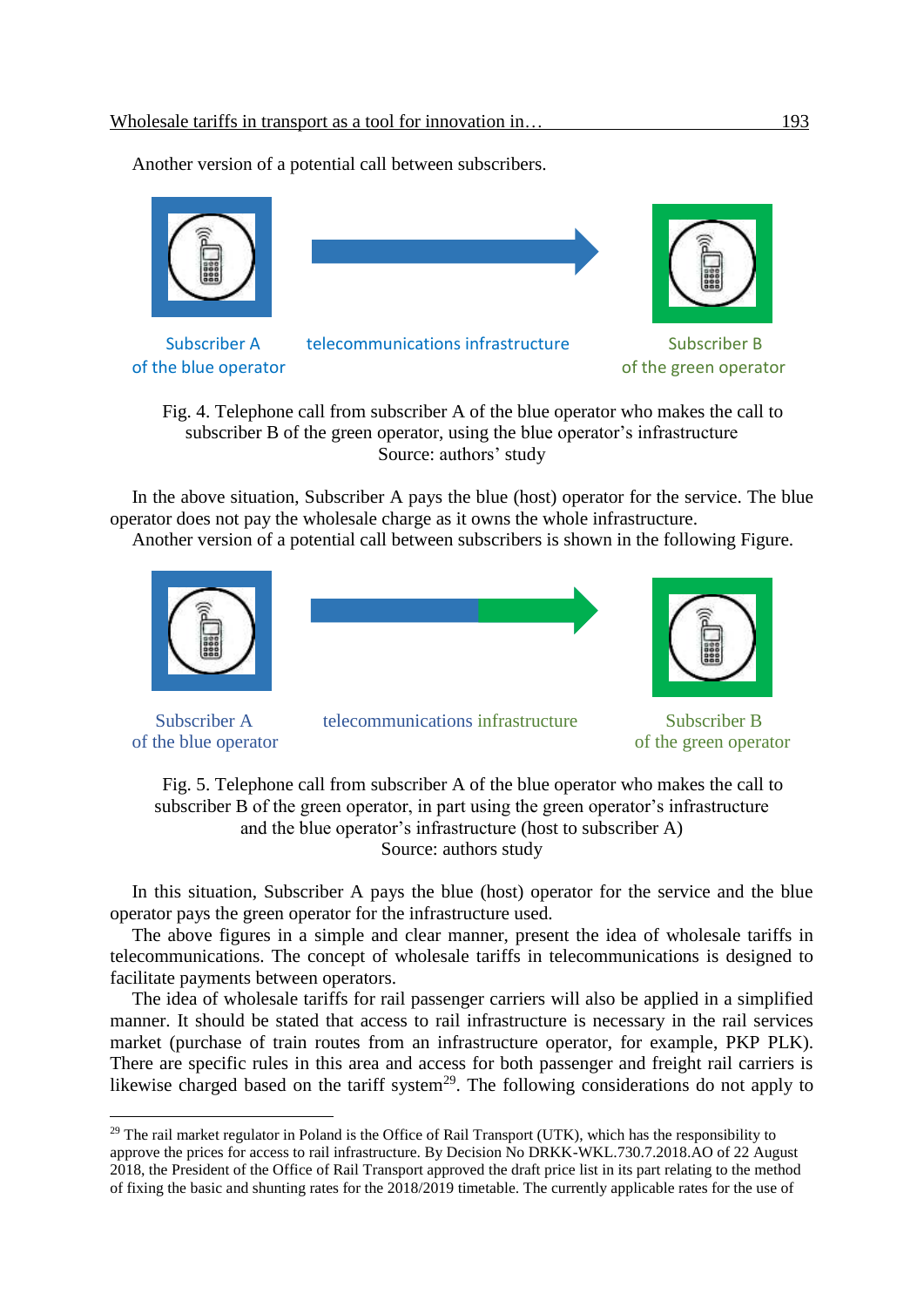the provision of rail infrastructure, but to the billing system for passenger transport services provided by different operators based on a single ticket<sup>30</sup>.

As an assumption/simplification, it can be adopted that trains launched or planned to be launched have a specific capacity (for example, number of seats), and the purpose of the carrier is to sell the maximum number of tickets so as to reach  $100\%$  occupancy<sup>31</sup>. The level of occupancy does not affect the costs incurred by the carrier (the carrier is required to operate the scheduled train whether or not it has sold the tickets for that train). Each ticket sold reduces the total costs of launching the train and the ticket price does not have to correspond to the unit cost of the seat on the train.

For the sake of simplification, the following assumptions will be made: there are 3 rail carriers: the red carrier, the blue carrier and the green carrier. These carriers offer their services using part of the common rail network, directly competing for customers, as well as have "exclusive" rights to provide services on the part of the network (a natural monopoly can be assumed with other carriers on these rail routes/sections of routes not being interested in providing services or not having the capacity to provide transport services on these sections of the rail network). Each of them offers tickets for their services and can also sell tickets for services of another carrier, for example, acting as an agent (which receives a commission on each ticket sold; this is an established practice since a number of carriers have their points of sale offering tickets of other rail carriers).

At present, the lack of wholesale tariffs allows the carrier dealing with the travellers at the point of departure to sell them two tickets for the journey between the departure station and the terminal station, that is, the ticket for the blue carrier's train and the ticket for the red carrier's train.

This is shown in Fig. 6 below.

When the passenger is travelling by two trains of two different carriers (blue and red) based on two tickets (blue and red), the blue carrier collects the fee for the blue ticket based on the blue carrier's fare and that fee fully remains at the blue carrier's disposal. The blue carrier collects the fee for the transport service provided by the red carrier based on the red carrier's fare and transmits it to the red carrier, charging it a commission fee for intermediation at the time of sale. The customer purchasing two tickets has to accept the fact that the distance is "broken" into smaller sections (with no price reduction obtained due to the length of the route as in the case of a kilometre-based degressive tariff). In the event of a larger number of carriers, three in this instance, the passenger receives three tickets and the tariff is "broken". This, to a certain extent, increases the costs of rail transport and reduces its competitiveness over other modes of transport alternative to travel the distance between the departure place/station and the destination/terminal station.

rail infrastructure with 1,435 mm track gauge managed by PKP Polskie Linie Kolejowe S.A. have been in force since 9 December 2018 and are set out in Annex 15 to the 2018/2019 Network Regulations. The rules for setting the unit rates of the basic fee and of the shunting fee in force since 9 December 2018 are set out in Annex 11 of the 2018/2019 Network Regulations. More on: https://www.plk-sa.pl/dla-klientow-i-kontrahentow/cennik/

 $30$  As already pointed out, examples of the ticket and tariff integration can be identified for certain carriers, implemented on the basis of bilateral agreements which specify (in short) the distribution of the fee collected for the common ticket between the carriers which are parties to that agreement

 $31$  As previously indicated, this is an element of revenue yield management – maximising the revenue from the connection/train launched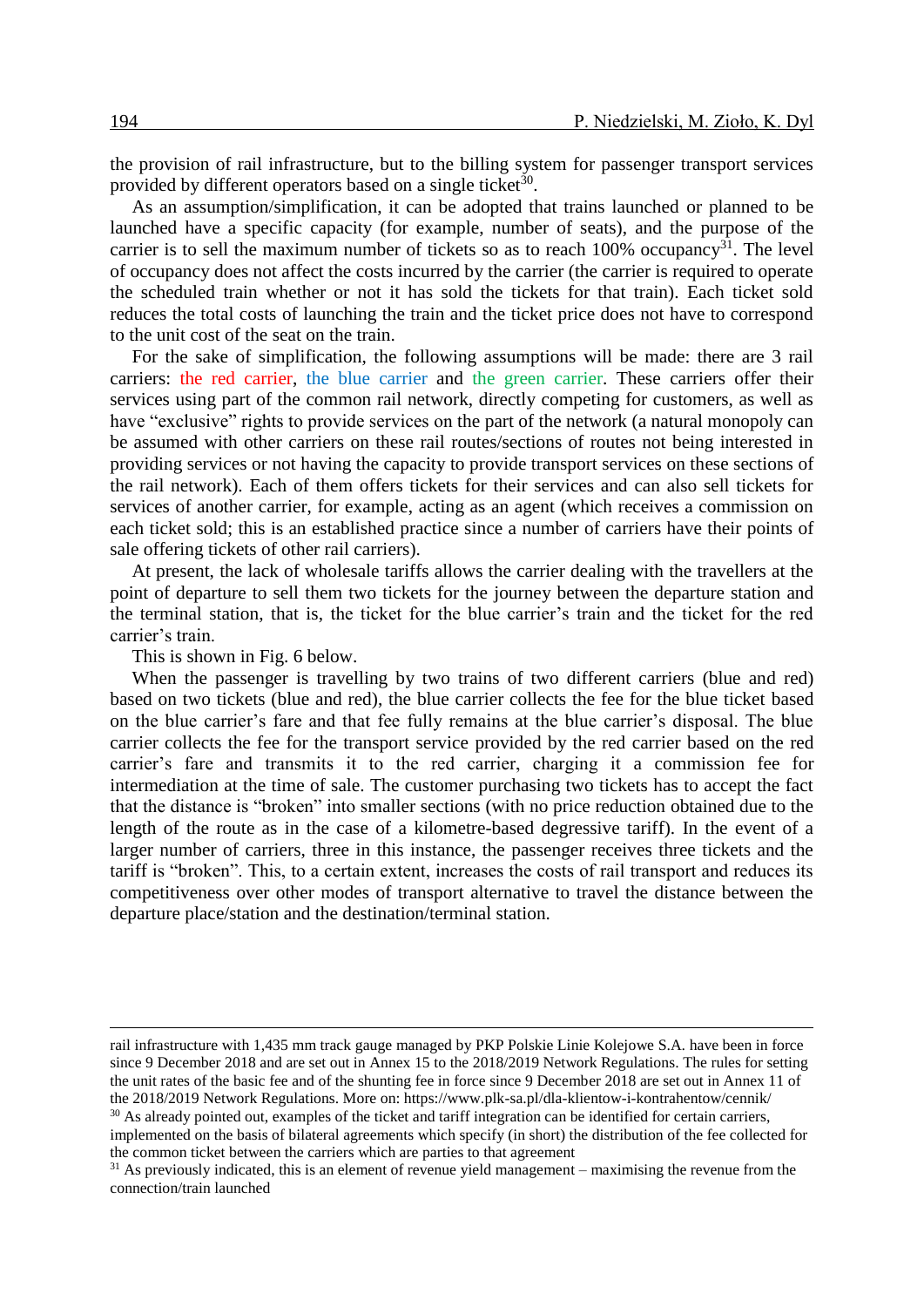



If we assume that a wholesale tariff allowing the carriers to pay directly, for example, for passenger-km, has been agreed between them, we have the following situation: the passenger purchases the ticket at the departure station and is served by the blue carrier. The ticket is bought in line with the fare and conditions of the blue carrier, including for the train of the red carrier (since part of the journey will take place on the red carrier's train). The blue carrier, which collects the fee for the whole journey, pays the red carrier on the basis of the wholesale tariff. A similar situation will take place when the passenger is served/checked in by the red carrier (for example, on the way back). This situation is illustrated in Fig. 7 below.





More so, it is necessary to look at situations where the passenger purchases a train ticket, for example, from the red carrier, for the journey to be made on the trains of the red and the blue carrier. Due to traffic disruptions (unforeseeable circumstances or objective reasons), the passenger travels with the green and the blue carrier. This is shown in Fig. 9 below.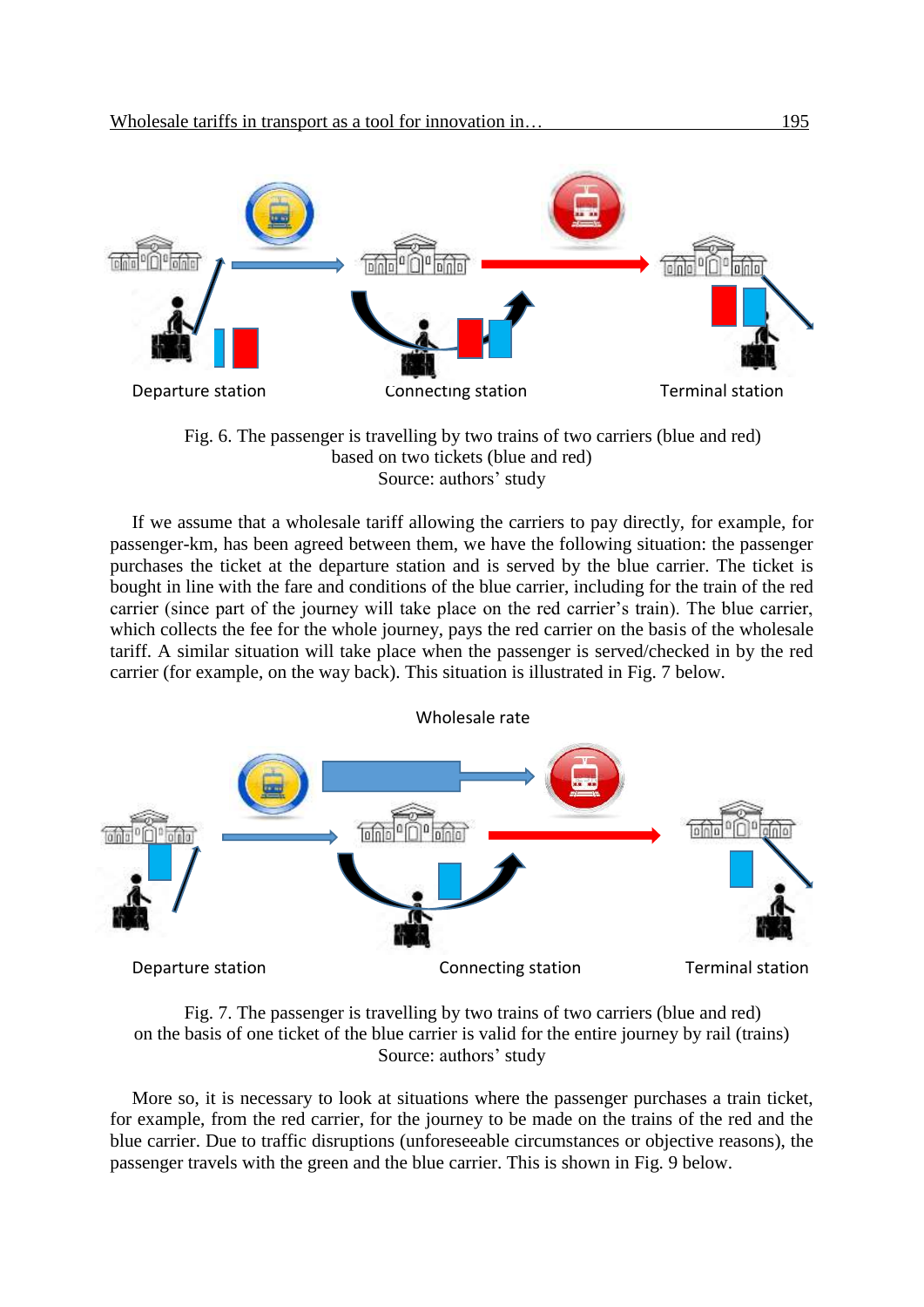

Fig. 8. The passenger is travelling by two trains of two carriers (red and blue) given that one ticket of the red carrier is valid for the entire journey by rail (trains) – payments between carriers on the basis of a wholesale tariff Source: authors' study



Fig. 9. The passenger is travelling by two trains of two carriers (green and blue) given that one ticket of the red carrier is valid for the entire journey by rail (trains) Source: authors' study

This situation indicates that the retail charge was collected by the red carrier who issued the ticket (originally for the journey on the red carrier's train, and subsequently, on the blue carrier's train). Due to unforeseeable circumstances (objective reasons), it was necessary to travel on the green carrier's, and then, on the blue carrier's train. The red carrier pays both the green and the blue carrier on the basis of a wholesale tariff. Furthermore, the red carrier is required to handle complaint procedures.

Thus, the concept of wholesale tariffs for payments between carriers is based on the assumption that the ticket for the journey on the trains of different carriers is issued by the carrier dealing with the passenger at the time of ticket purchase. This may be at the time of check-in at the station when buying the ticket via the internet channel or buying the ticket through an agent (multi-agent). This is shown in Fig. 10 below.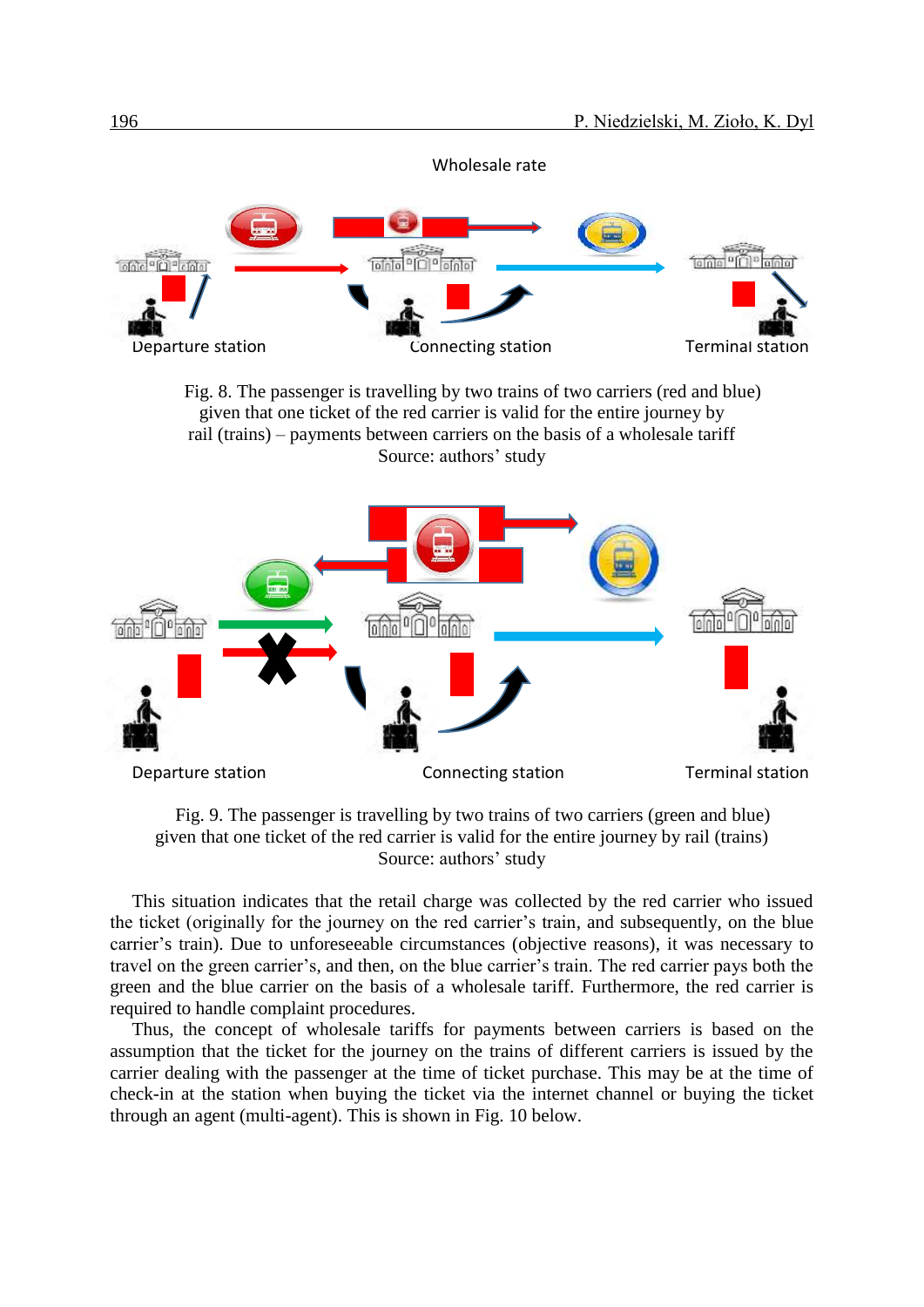

Fig. 10. The concept of wholesale tariffs as a clearing house between carriers versus the existing arrangements for the transport service based on the trains (connections) of various carriers Source: authors' study

It should be noted that in the above considerations, the train classes of individual carriers were equivalent. The situation becomes, to some extent, more complicated, if we take into account train classes. Train classes are reflected in wholesale tariffs, by analogy with the sale of a single ticket for the trains of different carriers and for different classes of trains. A number of situations, which may arise, should be included in the wholesale tariffs scheme.

## **5. CONCLUSIONS**

It seems that there is a creative opportunity to adapt and make use of the concept of wholesale tariffs in practice as a tool for tariff and ticket integration in the rail passenger transport sector.

The benefits of applying the concept of wholesale tariffs include:

- Increased competition of rail passenger transport due to easier customer service and lower prices of rail tickets (limited breaking of tariffs).
- Simplification of passenger service in the event of carrier (train) change (return of tickets, purchase of further tickets, etc.). The payments take place between the carriers based on wholesale tariffs. The carrier, which collected the passenger fee is charged.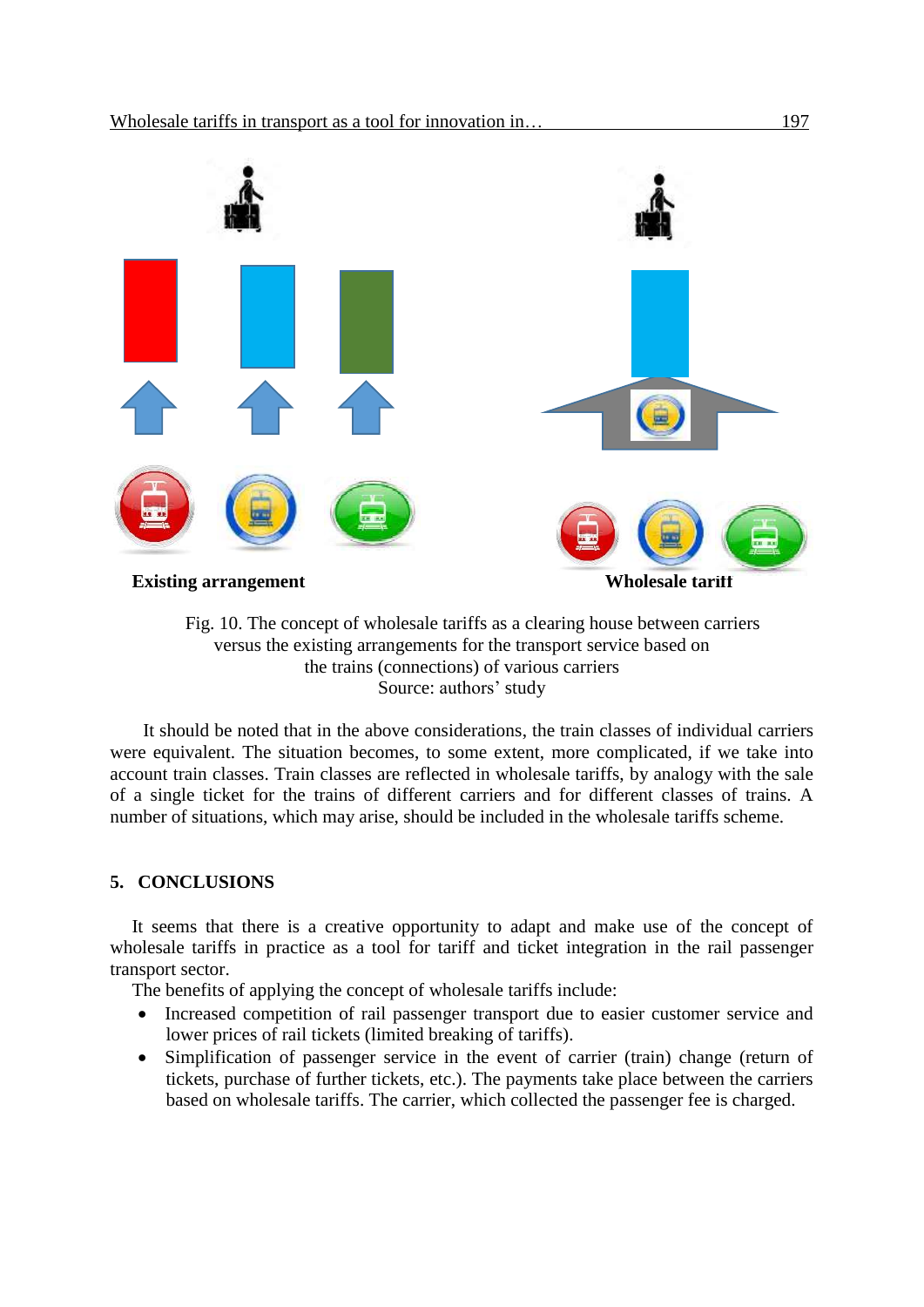- Drawing interest of rail passenger carriers in using the offer of other carriers, so far perceived as competitors, due to the economies of scale of the network (I can sell tickets for a different carrier's train without providing that connection myself and make a profit on this) — the coopetition phenomenon.
- More interest of carriers in synchronising their timetables (I can provide my services to other travellers or another train will serve my passengers).
- Development of IT systems for the tickets sales and distribution.

Limitations/threats to the system based on the concept of wholesale tariffs include:

- No experience in this regard (in rail, however, there is experience in the telecommunications market).
- Need to mandate the conclusion of wholesale agreements by passenger rail carriers (role for UTK as the regulator). Attention should be paid to dominant companies in the rail passenger market (for example, holding more than a 10% share in passenger services).
- Different standards of carriers' offers (especially in terms of quality), for example, metropolitan, long-distance transport such as TLK (low-cost rail), IC or EC, which should be reflected in the wholesale tariff design.
- A number of complex unforeseen events of both objective nature (independent of carriers, for example, force majeure) and partially attributable to the carrier (for example, locomotive failure).

The concept of wholesale tariffs is successfully used in the telecommunications market and it is difficult to imagine today that this market operates without wholesale tariffs and the role of the regulator. Based on the positive experience in the market for telecommunications services, it is possible to develop conceptual work on the use of wholesale tariffs for coordination as well as tariff and ticket integration of rail carriers to increase the attractiveness of rail passenger services. The concept of wholesale tariffs for payments between carriers can have a positive impact on consumers (passengers) and on rail carriers, in the context of shaping the competitiveness of rail passenger services. Additionally, it should be borne in mind that this concept presents some risks, particularly for carriers. It is important to state that this article is purely indicative of the possibility of adapting wholesale tariffs to the operation of rail passenger transport in Poland for the purpose of tariff and ticket integration of carriers providing transport services.

## **References**

- 1. Bauk S., N. Kapidani, A. Schmeink, C. Holtham. 2018. "Concerning Intelligent ICT Exploitation in some Maritime Business Organizations: A Pilot Study". Nase More 64(220): 63-68.
- 2. Bernacki Dariusz. 2014. "Efekty sieciowe produkcji usług transportowych". [In Polish: "Network effects in production of transport services"]. *Zeszyty Naukowe Uniwersytetu Szczecińskiego*. *Problemy transportu i logistyki* 25. Szczecin.
- 3. Borucki Wojciech, Katarzyna Szarzec. 2001. "Nowa struktura rynku telekomunikacyjnego – nowe podmioty, nowe zachowania". [In Polish: "New structure of the telecommunications market – new entrants, new behaviour"]. *Telekomunikacja i techniki informacyjne* 3-4.